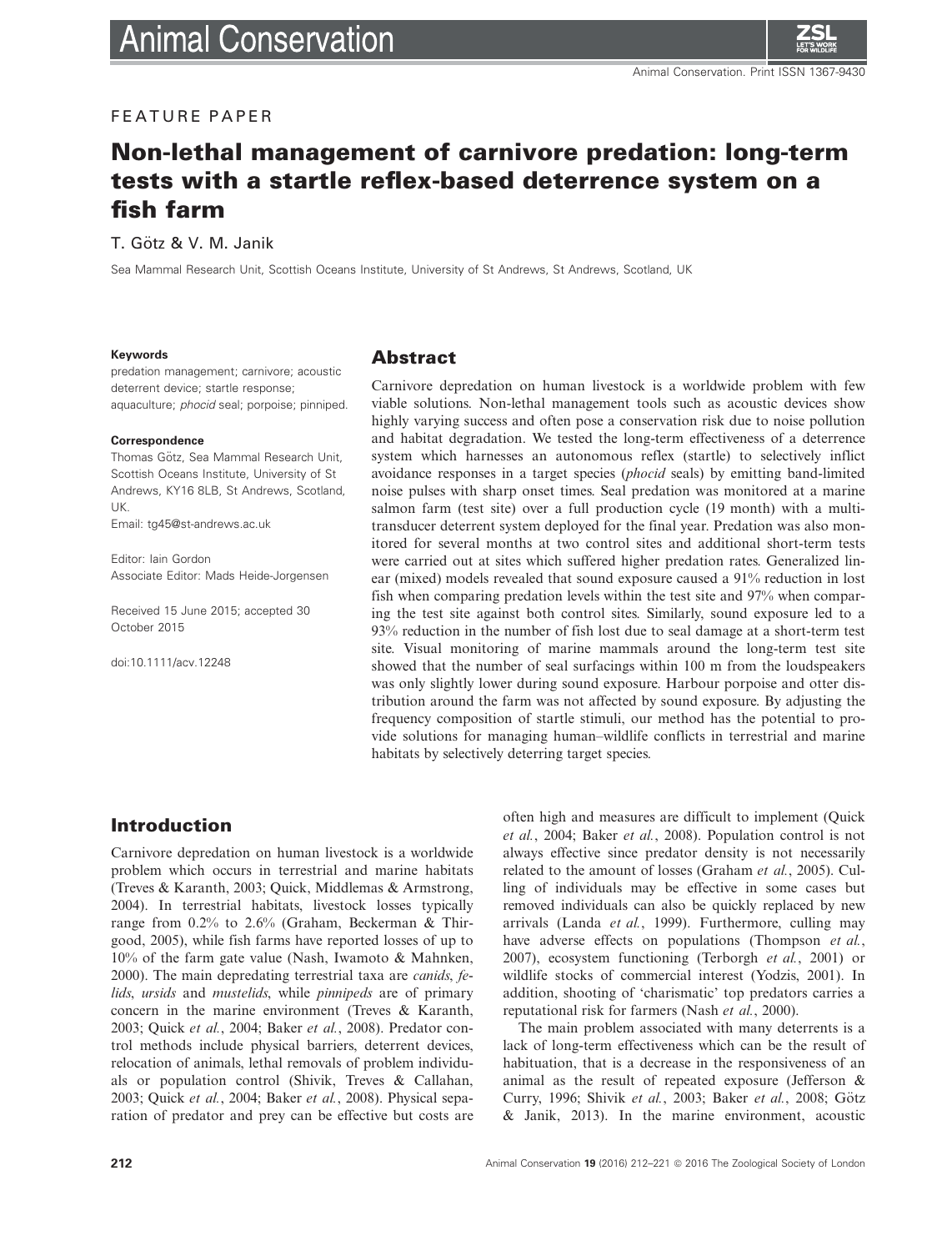deterrents cause additional problems, namely long-term habitat exclusion in non-target species, large-scale noise pollution and the potential to permanently damage the auditory system of target and non-target species (Götz  $\&$ Janik, 2013). The population level effects of behavioural disturbance and hearing damage caused by anthropogenic noise pollution are of increasing concern (Boyd et al., 2011). Habitat exclusion by current acoustic deterrent devices (ADDs) has been shown in a range of odontocete species and exclusion effects can persist over several years (Morton & Symonds, 2002). These effects are most likely a result of odontocetes being more sensitive than seals at the frequencies used in deterrent devices (Götz  $\&$  Janik, 2013). Hence, there is a need for deterrent systems which (1) address the habituation problem, (2) do not pose a risk of damaging the hearing of target and non-target species and (3) do not lead to large-scale habitat degradation through displacement of non-target species.

Most ADDs either project loud sound aimed to elicit pain, use predator calls or employ continuous high dutycycle artificial sounds (Bomford & Obrien, 1990; Götz & Janik, 2013). Inflicting pain is problematic because animals are likely to suffer hearing damage (Campbell & Bloom, 1965), while using predator calls can desensitize animals to natural predators. Animals often habituate quickly to long-duration artificial sounds irrespective of stimulus variation (Götz & Janik, 2010). A new avenue is the use of sounds which are optimized to harness autonomous reflexes associated with flight behaviour. One candidate is the acoustic startle reflex, an oligosynaptic reflex which is triggered by short onset time stimuli (Yeomans et al., 2002). In grey seals Halichoerus grypus, repeated elicitation of the startle reflex leads to sensitization of avoidance responses, interruption of foraging behaviour and flight responses (Götz  $\&$  Janik, 2011). The use of the startle reflex is advantageous because inter-species differences in hearing abilities can be exploited to specifically target a group of species: an initial field test

showed that startle eliciting sound pulses could be used to successfully deter pinnipeds without affecting harbour porpoise (Götz  $\&$  Janik, 2015). However, the applicability of such a method as a conservation tool will depend on its ability to reduce long-term livestock damage.

Here, we tested effectiveness of a startle reflex-based deterrence system on predation on fish farms in Scotland using counts of dead fish and visual detection of marine mammals as indicators of functionality.

# Materials and methods

### Study sites

Experiments were carried out at one long-term and two short-term test sites (Fig. 2). The long-term experiment took place on a marine salmon Salmo salar farm on the west coast of Scotland (Fig. 1), which consisted of a  $2 \times 4$  grid of rectangular steel cages. Two salmon farms in spatial proximity to the test site (operated by the same company) were used as control sites. Control site 1 consisted of a grid of two columns of isolated circular cages with a maximum of six cages in each column. Control site 2 consisted of a  $2 \times 9$  grid of cages and was partly stocked. These farms had not previously operated a deterrent system, but seal predation was present in previous production cycles. The test site and control site 1 were stocked in October 2010 and harvested between February and April 2012. Control site 2 was first stocked with large fish shortly before harvest (April–May 2011), was then fallow and consecutively re-stocked with fish which were on the same production cycle as the test site. We used this site as a short-term test site in April and May 2011 when it unexpectedly suffered higher levels of predation. It was consecutively used as control site 2 for the long-term study after it was re-stocked with fish on the same production cycle as the test site. The second short-term test site was located in the Orkney Islands in



Figure 1 (a) Map of site locations at which experiments were carried out (Scotland/UK) and (b) transducer locations used at the main long-term test site (see also Supporting Information Appendix S2).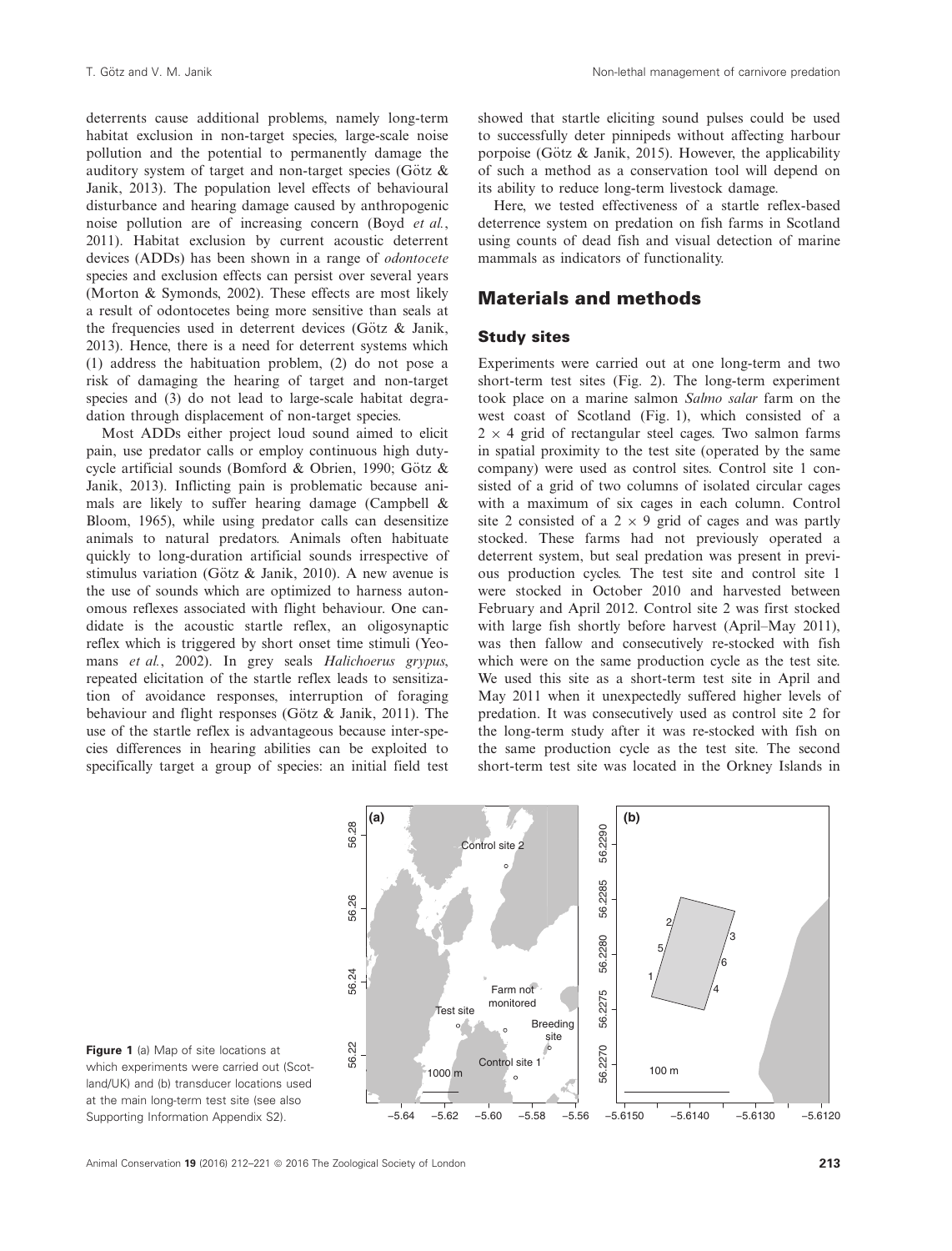Kirkwall Bay (N 59.0072, W 2.9848) and contained smolts in four cages.

### Acoustic deterrent device

The ADD consisted of 2–4 transducers (Lubell LL 9162T; Lubell Labs Inc., Whitehall, OH, USA.), two stereo Lanzar Vibe 292 (Lanzar Inc., New York, NY, USA) power amplifiers, an Edirol R-44 4-channel recorder, Roland Corporation, Hamamatsu, Japan (used as a sound player), a marine power supply (CTek M200, CTek, Vikmanshyttan, Sweden) connected to the generator of the fish farm and a car battery. The car battery was charged from the power supply whenever the generator was running while the device was running from the battery for the rest of the time. All components were mounted on a metal frame in a watertight case. The control box was deployed in the centre of the farm and transducers were positioned at the respective locations shown in Fig. 1. The two main loudspeaker configurations consisted of speakers running at positions 1, 2, 3, 4 ( $\sim$ 4 months) and at positions 1, 2, 6 ( $\sim$ 8 months). The breakdown of two power amplifiers, a power supply and cable cuts resulted in off periods. We provide a complete record of ADD operations, loudspeaker configurations and breakdowns (Supporting Information Appendix S1).

The device which was temporarily deployed at control site 2 for the short-term test consisted of a single transducer driven by a Cadence Z 2000 (Cadence Sound, Industry, CA, USA) power amplifier. The Orkney device consisted of two loudspeakers connected to a control Box which contained a Lanzar Vibe 292 power amplifier (in stereo mode), a Sony NWZE453B E player (Sony, Tokyo, Japan) and a car battery.

#### Sound exposure and experimental protocol

The ADD emitted 2–3 octave-band noise pulses (200 ms duration) with sharp rise times of  $\leq$ 5 ms (similar to the ones used by Götz  $\&$  Janik, 2015). Pulses were emitted at pseudorandom intervals with an overall duty cycle (i.e. time during which sound is emitted) of 0.8–1%, only playing sounds from one transducer at a time. Successive pulses played from different transducers in a pseudorandom sequence. The source level was set in a series of measurements from a pontoon in a harbour using a B&K 8103 hydrophone connected to a B&K 2635 charge amplifier and a M-audio Microtrack II recorder which was calibrated using the charge amplifier's test tone (see Götz  $\&$  Janik, 2015, 2.3 m distance between hydrophone and speaker, 2 m depth, source level were back-calculated assuming spherical spreading). Broadband source levels were found to be  $176-179$  dB re 1  $\mu$ Pa [root mean square (rms)] at 1 m distance. The source level of the device used temporarily at control site 1 was  $\sim$ 180 dB re 1  $\mu$ Pa (rms), while the device deployed in Orkney only operated at  $174-176$  dB re 1  $\mu$ Pa (rms). Loudspeakers were deployed below the main part of the cage to prevent shadow effects (12–14 m depth).

The acoustic deterrent system on the main test site was first installed on 16 January 2011 with two transducers operating but was consecutively expanded to operate with four transducers on 7 February 2011 (see also Supporting Information Appendix S1). On 12 May 2011, one speaker was removed and the system used three transducers for the remaining time. The device was removed after 12.5 months on 1 February 2012. The deterrent device on control site 2 was deployed on 18 May 2011 and operation ceased with completion of the harvest on 31 May 2011. Deployment at the short-term test site in Orkney started on 2 July 2011 and lasted  $\sim$ 2 weeks with the exact date of its breakdown during the storm unknown.

### Predation and marine mammal monitoring

Predation monitoring was carried out using a variety of techniques based on industry standards. Data were collected using a combination of sources including questionnaires, logbook entries and specific counts. Seal-related mortalities were identified using bite marks and appearance of the carcass (see Supporting Information Appendix S2 for details). Data have been collected for 18 months on the test site with 2.5 months during predeployment, 12.5 months during sound exposure and 3 months post-deployment. Data from control sites were collected for 8 months (control site 1) and 7 months (control site 2) respectively. For the long-term test, predation data were pooled for each month. The short-term test at control site 2 involved data from a 6-week period (2 weeks of sound exposure), while the test in Orkney included data from a 4-week period (1–2 weeks of sound exposure).

A theodolite tracking method was used to determine surface positions of marine mammals in the vicinity of the farm. Visual observations were conducted from the roof of a feed barge and data were only included in the analysis if sea state was less than or equal to 2. Observations were carried out on 19 days during sound exposure and 12 control observation days. The overall observation effort was 25 h 20 min during the pre-deployment/control periods and 76 h 15 min during sound exposure. If sound exposure and control periods occurred on the same day (i.e. due to repairs) surfacings were counted separately for both periods. Grey seal Halichoerus grypus sightings  $(n = 2)$  were pooled with harbour seal *Phoca vitulina* sightings which are presented as 'seals'. Other marine mammals present were harbour porpoises Phocoena phocoena and European otters Lutra lutra.

## Sound field measurements

Sound field measurements were conducted around the long-term test site from a Zodiac inflatable boat at various distances from the three transducers. Recordings were made with a Reson TC4014 hydrophone and a Tascam DR-2d recorder, TASCAM, Montebello, CA, USA (sam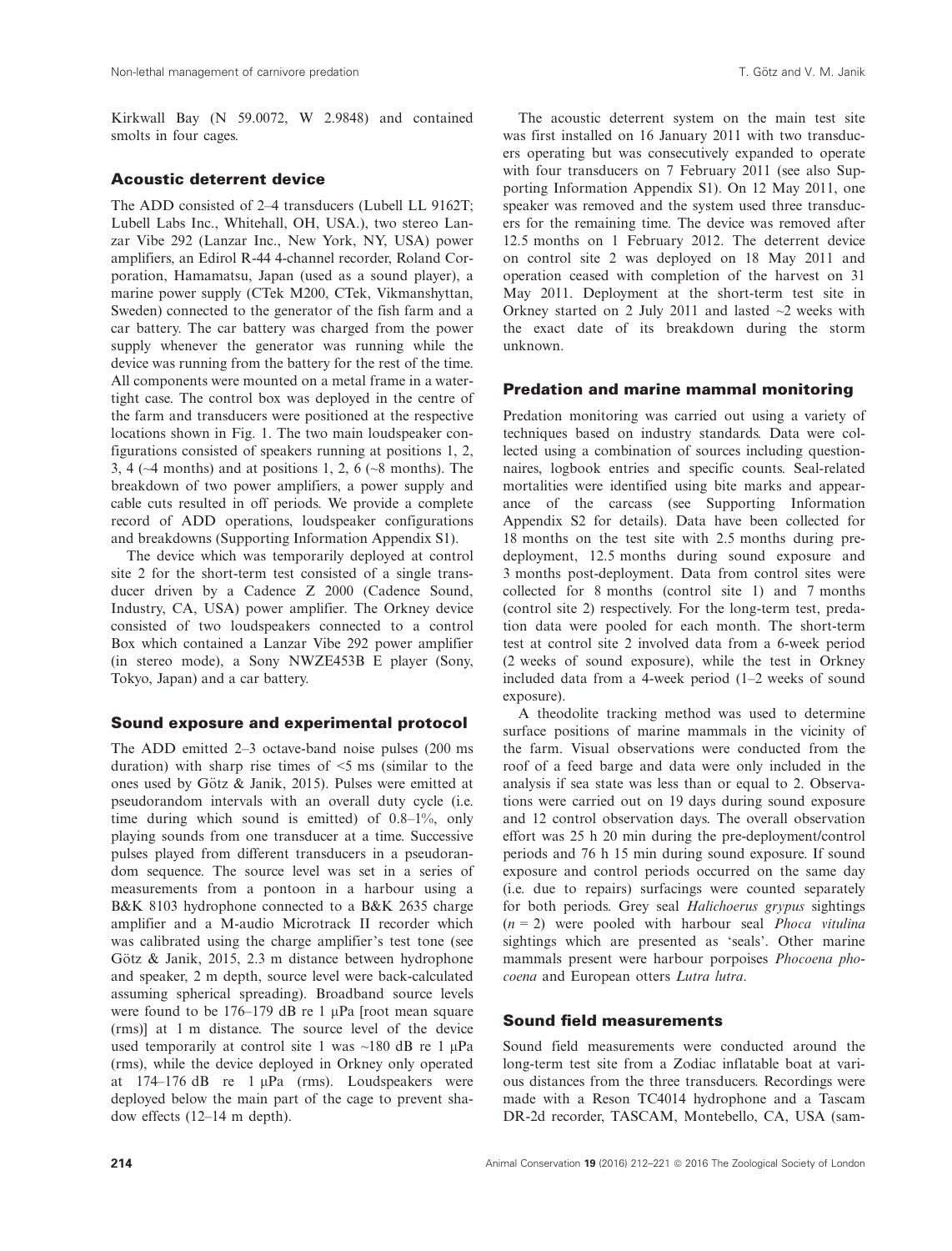pling rate  $= 96$  kHz) when the boat was drifting with the engine switched off. The position of the boat was recorded with a GPS transceiver or laser range finder at regular intervals and corresponding times were noted. Only the loudest pulses for which a position was available were analysed in order to only include direct arrivals of pulses from the closest transducer. Sound pressure levels (SPL) were calculated as  $SPL = |Mx| - G + 20 \times \log(V)$ with  $|Mx|$  being the voltage sensitivity of the hydrophone (in dB re 1 V  $\mu$ Pa<sup>-1</sup>), G being any gain in the recording chain (i.e. the recording gain of the Tascam) and  $V$  being the voltage of the signal measured (Au, 1993). Measured received levels (RLs) are presented as rms SPL. The recording depth was used to calculate real distances between the hydrophone and closest speaker using Pythagoras' theorem. A 1/3 octave-band analysis was carried out in Matlab R (MathWorks, Natick, MA, USA) 2011b for pulses recorded at 19–20 m (average of 3) and 100–102 m (average of 4) which were recorded at 5 and 13 m depth respectively. We also calculated 1/3 octave bands for the source level estimate using the data from the previously mentioned sound source calibration conducted prior to the experiment in a local harbour.

### Data analysis and statistical modelling

All statistical analysis was conducted in R 3.0.2 (R Core Team 2013). Predation and marine mammal monitoring data were analysed with generalized linear (mixed) models (GLMM) (logarithmic link function) using the glmmADMB package (Skaug et al., 2013). This approach allowed us to test a range of error distributions which can deal with over-dispersed data (e.g. negative binomial), take zero inflation in the data into account when necessary and consider random effects, which account for variation in the dataset but are not of primary interest in the context of this study (Bolker et al., 2009). A stepwise model selection process was carried out and the models with the lowest, second order Akaike information criterion (AICc) were selected. In a first step, the optimal error distribution and the need for using the zero-inflation argument was tested using the fully populated model. In a second step, the optimal combination of random effects was determined while consecutively the optimal fixed effects combination was determined. Model specifications, coefficients, confidence intervals, P values, error distributions and offset terms considered during model selection are presented in the Supporting Information (Appendix S3).

The main purpose of the predation data analysis was to estimate the reduction in predation caused by the device; hence, only sound exposure was included as a fixed effects factor. The response variable was a count of seal-related losses per month (long-term test) or counts since the previous count (short-term tests). Random effects factors assessed in the predation models included 'quarter of the year' (to account for seasons), '2-month period' (long-term test) and cage ID (short-term tests). Four models were calculated to compare (1) pre/post-

deployment versus sound exposure period at the main test site (with days per period as offset), (2) test and control sites including all months for which data were available from at least one of the control sites (with days per period as offset), (3) pre-deployment and sound exposure period for short-term test site 1 and (4) pre-deployment and sound exposure for short-term test site 2.

The response variable for marine mammal monitoring data was surfacings per day. 'Moulting season' was assessed as an additional factor in the seal model. It was defined as the 2 months following the date after which harbour seals start to change fur (early August). The only random effect assessed was 'quartal', reflecting the time of the year. Data were analysed in two distance bins for seals (<100 m from the closest transducer and 100– 200 m from the closest transducer) and as one bin of all surfacings up to 200 m from the closest transducer for porpoises. All models contained an offset term which represented the number of observation hours (with one decimal point) on any given day.

Sound field measurement data were analysed using a GLM (Gaussian error distribution, linear link function). The logarithm (base 10) of the distance to the closest loudspeaker was included as the main predictor variable while recording depth (5 m or 13 m) and its interaction with distance was evaluated as an additional factor: only distance was retained in the final model with the lowest  $\Delta$ IC.

# **Results**

#### Predation

Seal predation was significantly reduced at the long-term test site during the test period (Fig. 2a). The highest numbers of fish lost to seal attacks occurred in the beginning of the production cycle prior to deployment of the device (Fig. 2a). There was no seal predation in 10 out of the 12.5 months during which the acoustic deterrence system was operating on the main test site. The generalized linear model showed a highly significant reduction in the number of fish lost during sound exposure compared to the pre- and post-deployment phases  $(P = 0.0005)$ . Model coefficients show that the operation of the deterrent device caused a 91% reduction in seal predation (Fig. 3). The GLMM used to analyse losses at the test and the two control sites also showed a highly significant effect of sound exposure on seal predation  $(P = 0.0008)$ . When comparing sites, operation of the acoustic device caused 97% reduction in the number of fish lost to seal attacks (Fig. 3). Control site 1 suffered the highest predation losses from May to August 2011, while control site 2 was mostly affected in August and September (Fig. 2a).

Short-term test site 1 only contained two stocked cages with fully grown fish awaiting harvest. Both cages suffered predation losses prior to deployment of the acoustic deterrent system but predation dropped after the start of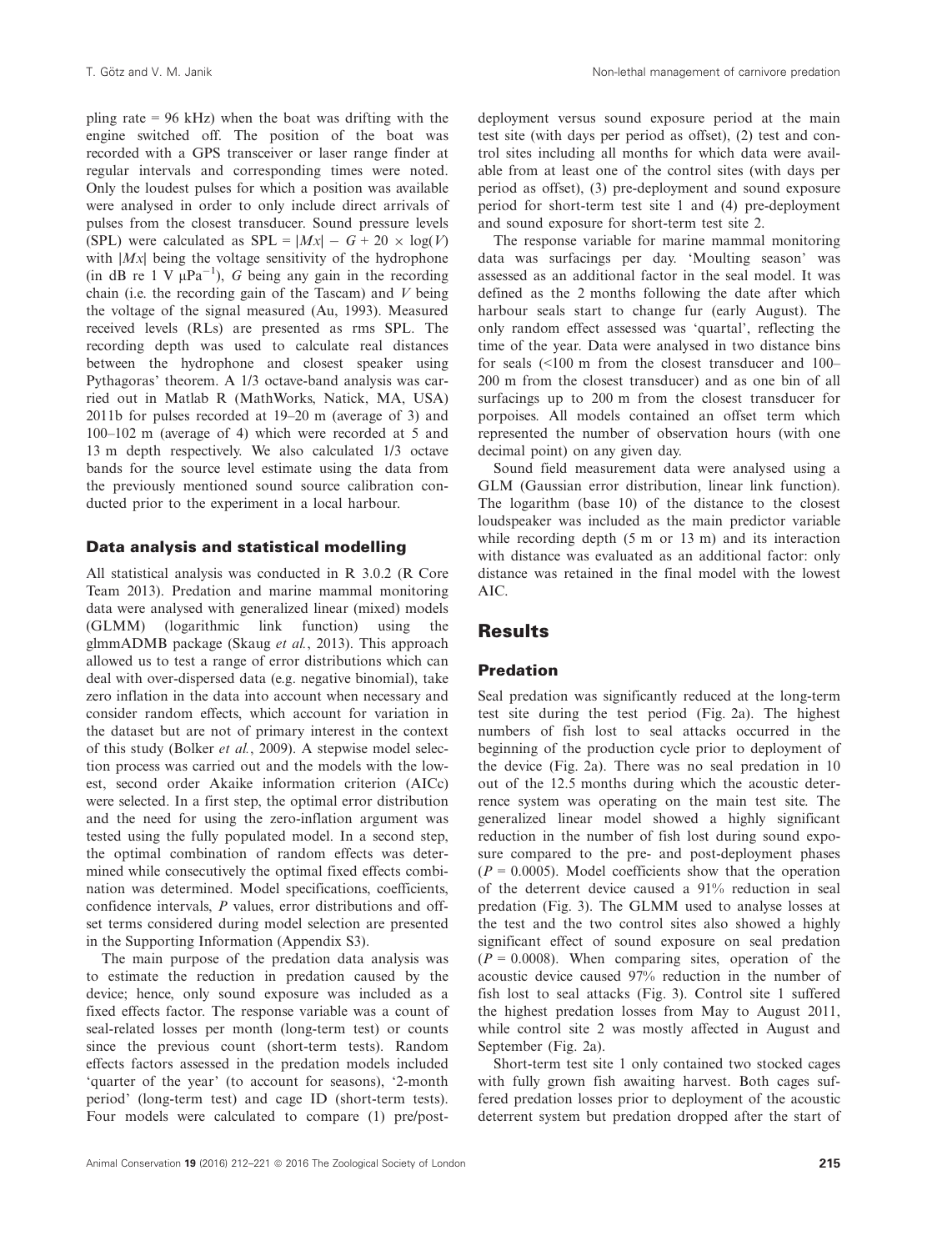

the 2-week sound exposure period (Fig. 2b). Old, decayed fish were retrieved when the net was removed after harvest, but it is uncertain whether these were killed during sound exposure (see Fig. 2b). These fish were included as losses during sound exposure. Nevertheless, the generalized linear model showed a highly significant effect  $(P = 0.0001)$  of the acoustic deterrent system on the number of fish lost due to seal predation: sound exposure was estimated to have caused a 93% reduction in sealrelated losses (Fig. 3).

The second short-term test conducted at the site in the Orkney Islands revealed moderate to low predation losses of newly stocked fish (smolts) prior to the operation of the device (Fig. 2c). Predation losses were already declining before the device was switched on. Seal predation was completely absent during the first week of operation of the deterrent device, but predation recurred during the second week. However, the functioning of the device was

**Figure 2** Fish lost due to seal attacks (a) at the long-term test site in comparison to the control sites, (b) at short-term test site 1 and (c) short-term test site 2. Bars with numbers below zero indicate that predation data were available but no losses occurred. Absence of bars indicates that no data were available. The box (a) indicates the time with sound exposure.

Figure 3 Reduction in predation caused by sound exposure at the long-term test site and during the two short-term tests. Asterisks depict the significance level  $(***P < 0.001)$ . The graph shows model coefficients and confidence intervals (5%, 95%) obtained from the generalized linear (mixed) model which are presented as a 'percentage reduction' with zero representing no change and 100% representing absence of predation during sound exposure.

compromised due to delayed battery changes and complete destruction in a storm during the second week of operation. Here the effect of sound exposure was not significant ( $P = 0.56$ ). The large confidence interval reflect the uncertainty associated with the estimate (Fig. 3).

#### Marine mammal monitoring

While sound exposure did not cause a dramatic change in the number of seals observed within 100 m of the closest transducer, distinct seasonal differences in seal abundance were found (Fig. 4a). The model retained 'moulting period' as a significant factor  $(P = 0.012)$  and indicated that 3.3 times more surfacings occurred during this time period. Many of these seals were pups, presumably from a nearby breeding site (see Fig. 1a). The model coefficient for sound exposure indicates that there might have been a reduction  $(-57%)$  in seal surfacings but the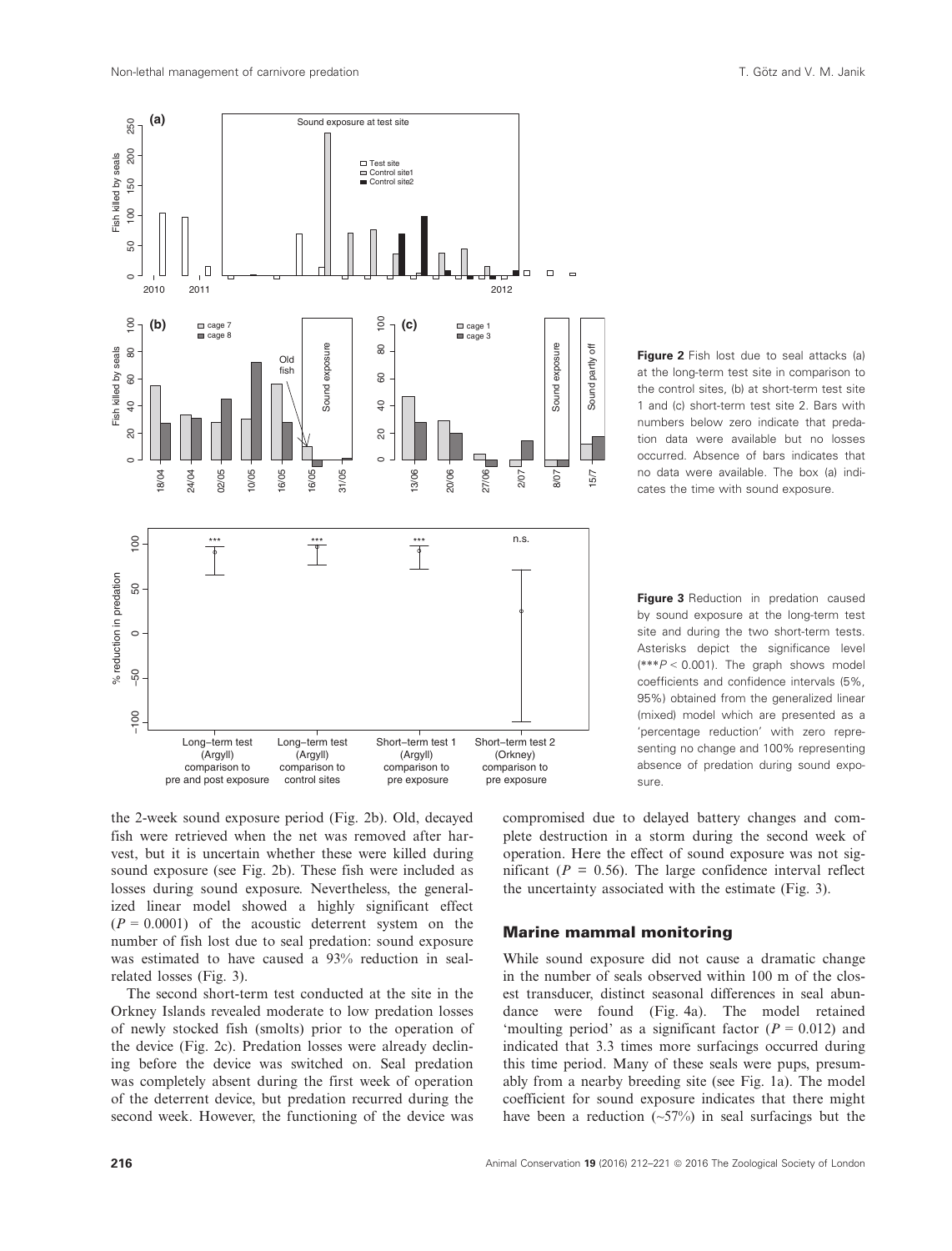

effect only approached significance ( $P = 0.068$ ). This is also supported by the strong variability in seal sightings across observation days, both within the sound exposure and control observation period (Fig. 4a). The model for seal sightings between 100 and 200 m distance showed that surfacings were not affected by sound exposure  $(P = 0.172)$ .

Harbour porpoise groups were observed regularly during pre-deployment periods and during operation of the device at various distances from the farm (Fig. 4c). There was no significant effect of sound exposure on the number of harbour porpoise surfacings observed within 200 m from the closest transducer ( $P = 0.93$ ). The median number of surfacings per hour was roughly similar



during control and sound exposure periods (Fig. 4c, model coefficient: 1.05).

Otter sightings were rare and only occurred on 2 days during control periods and 5 days during sound exposure. Most sightings were inshore to the southeast of the fish farm. During sound exposure periods, 11 surface positions at distances between 58 and 372 m from the closest transducer were observed, while seven surfacings (54–201 m) were logged during control periods.

### Sound field measurements and spectrum

Sound field measurements showed a logarithmic drop of RL with increasing distance (Fig. 5a). The only variable



Figure 5 (a) Sound propagation around the fish farm. The graph shows direct measurements at different depths and predictions obtained from a linear regression model (solid line) with confidence intervals (5%, 95%) (dashed lines). (b) Boxplots (median, 25%/75% quantiles & remaining data) show received levels in 1/3 octave bands for averages across 3 and 4 pulses for distances of ~20 and ~100 m respectively. The source level estimate is based on an average of four pulses and was back-calculated assuming spherical spreading. The hearing thresholds (audiograms) for harbour porpoise (Kastelein et al., 2002) and harbour seals (Kastelein et al. 2009) are shown for illustrative purposes.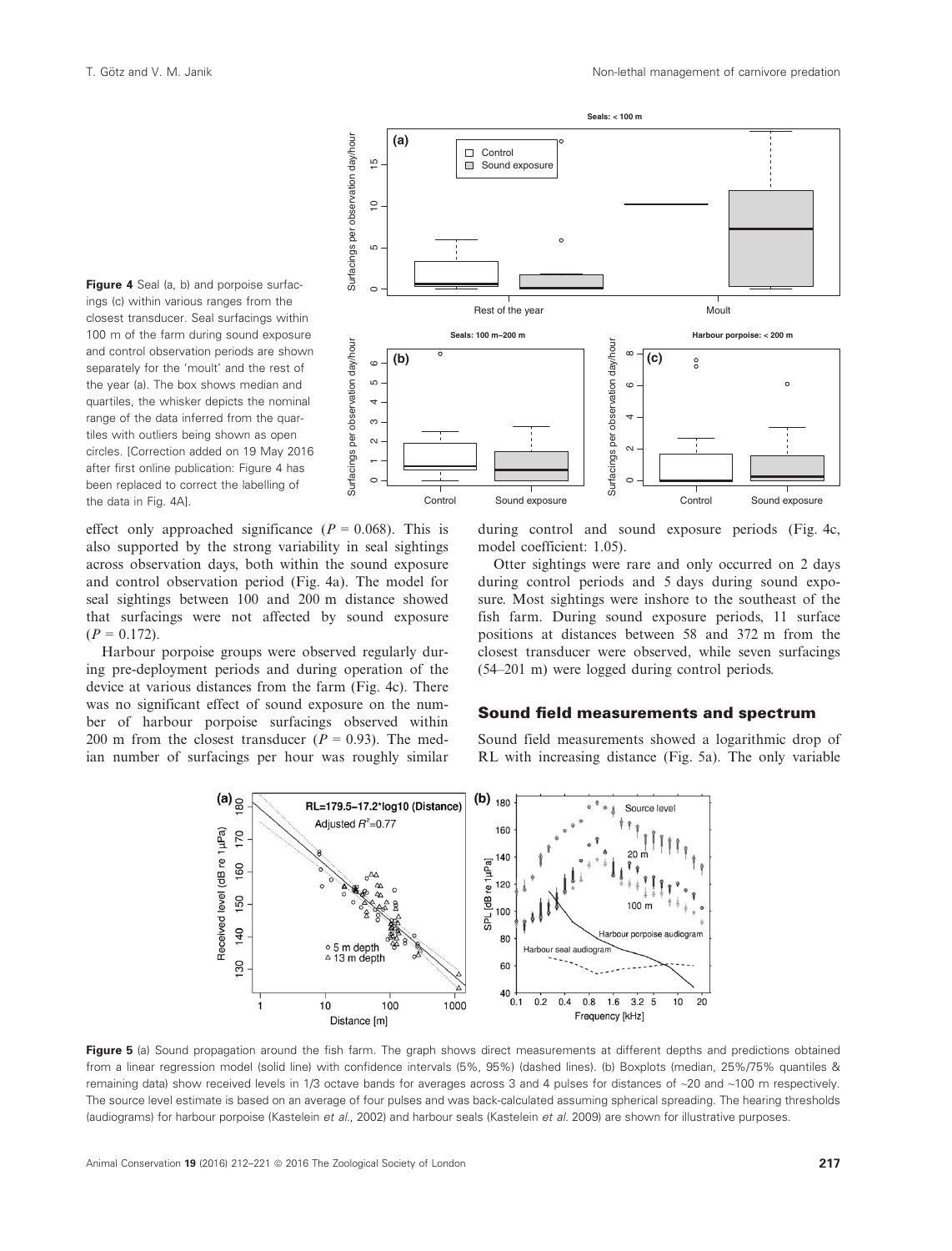retained in the final model was the  $log_{10}$  (distance) which was highly significant ( $P < 0.0001$ ). Recording depth was not retained in the model selection process indicating that propagation was roughly similar at the two measured depths (5 and 13 m). The GLM revealed a strong correlation between the logarithm of the distance and the measured RL (adjusted  $R^2 = 0.77$ ). The relationship between the decrease in RL and distance was calculated as:

$$
RL = 179.5 dB \text{ re } 1 \mu Pa - 17.2 \times \log_{10}(\text{distance}),
$$

with 179.5 dB being the source level at 1 m distance (model intercept) and 17.2 representing the slope of the regression line. This source level estimate is similar to the close-range measurements carried out while calibrating the device (see Materials and methods section).

The one-third octave band analysis at various distances showed that the central 1 kHz band was transmitted at a back-calculated source level (1 m distance) of almost 180 dB re 1  $\mu$ Pa. Some frequency scatter outside the central band at 1 kHz was present towards higher and lower frequencies (Fig. 5b).

# **Discussion**

# Predation

Previous studies on carnivore predation control have shown a lack of long-term effectiveness which can result from various biological processes including hearing damage, habituation or associative learning, sometimes turning the initial deterrent into an attractant (Jefferson & Curry, 1996; Shivik et al., 2003; Baker et al., 2008; Götz & Janik, 2013; Schakner & Blumstein, 2013). Habituation is a common problem in these applications (Shivik et al., 2003; Schakner & Blumstein, 2013) and food motivation can accelerate the process, a phenomenon which has been documented in conventional devices (Götz  $\&$  Janik, 2010). In order to maintain long-term efficiency, the direct costs and perceived risk inflicted by a deterrent need to exceed the benefits of depredation, therefore causing the animal to adopt a 'natural foraging' mode (Schakner & Blumstein, 2013). The statistical modelling showed that sound exposure reduced predation at the test site by 91–97% (Fig. 3). The effect of the startle device on predation levels seems to be stronger than what has previously been reported for acoustic deterrence methods used in terrestrial (Shivik et al., 2003) and marine applications (Fjalling, Wahlberg & Westerberg, 2006). Predation was limited to 2 out of the 12.5 months sound exposure period. These 2 months (April and May 2010) were close to the beginning of the sound exposure period (Fig. 3a) meaning that predation was not likely to be the result of habituation. The result from the main test site was also supported by short-term test 1 where fully grown fish were predated upon and predation ceased after installation of the device. The decayed fish found at

the bottom of the net during harvest were most likely the result of predation before the sound exposure period (Fig. 2c), but this could not be shown unequivocally. Even though we included these decayed fish as sealrelated kills during the sound exposure period, the model indicated a 93% reduction in seal predation. The results from short-term test 2 were ambiguous, but the results were confounded by temporary off periods during the second week (delayed battery change). The difference between short-term test 2 and the other tests could either be the result of differences in seal behaviour or be the result of a seal exploiting the temporary off period. In general, predation events during sound exposure may occur for the following reasons. First, adult seals may have compromised hearing due to previous noise exposure, disease or age-related hearing loss (presbycusis) (see Yamasoba et al., 2013, for humans). Significant agerelated hearing loss can lead to a reduction, or in extreme cases disappearance, of the acoustic startle response and would therefore reduce deterrence ranges (Ouagazzal, Reiss & Romand, 2006). Second, elicitation of the startle reflex may not always result in a consistent flight response, that is there may be some form of cognitive control over the follow-up behaviour in some individuals but this may be less likely (Götz & Janik, 2011, 2015). Third, seals may have found a way to exploit acoustic shadow effects around the cages using locations where the RL drops below the startle threshold.

### Effect on seal abundance

In the light of the relatively clear results in the predation data, it is puzzling that seal surfacings occurred within 100 m of the transducers (Fig. 4a). The 100 m distance bin was chosen because it reflects the maximum distance at which the modelled RL (145 dB re 1  $\mu$ Pa, Fig. 5) exceeds the startle threshold based on theoretical considerations (see also Götz  $\&$  Janik, 2015). The result of sightings up to 200 m of the farm stands in contrast to an earlier study which showed a strong reduction in seal tracks within  $250$  m of a fish farm protected by a single transducer (Götz & Janik, 2015). Captive experiments with grey seals showed that repeated elicitation of the startle reflex leads to a decrease in time spent underwater close to a feeding station (Götz & Janik, 2011). Animals in the current study may have undergone a similar sensitization process which would have led to reduced dive times. Once the head is out of the water, RL would drop below the startle threshold and animals may approach the farm more closely. Increased surface times would also make seals more detectable to observers. However, for a seal to obtain fish from the cage without penetrating the net it needs to form pockets with its flippers or push the net upwards from the bottom. All of these actions require the animal to spend a significant time underwater. These actions would be prevented by the mentioned sensitization process. This is supported by the fact that there was no predation in the month with the highest seal counts in the vicinity of the farm. Animals seen with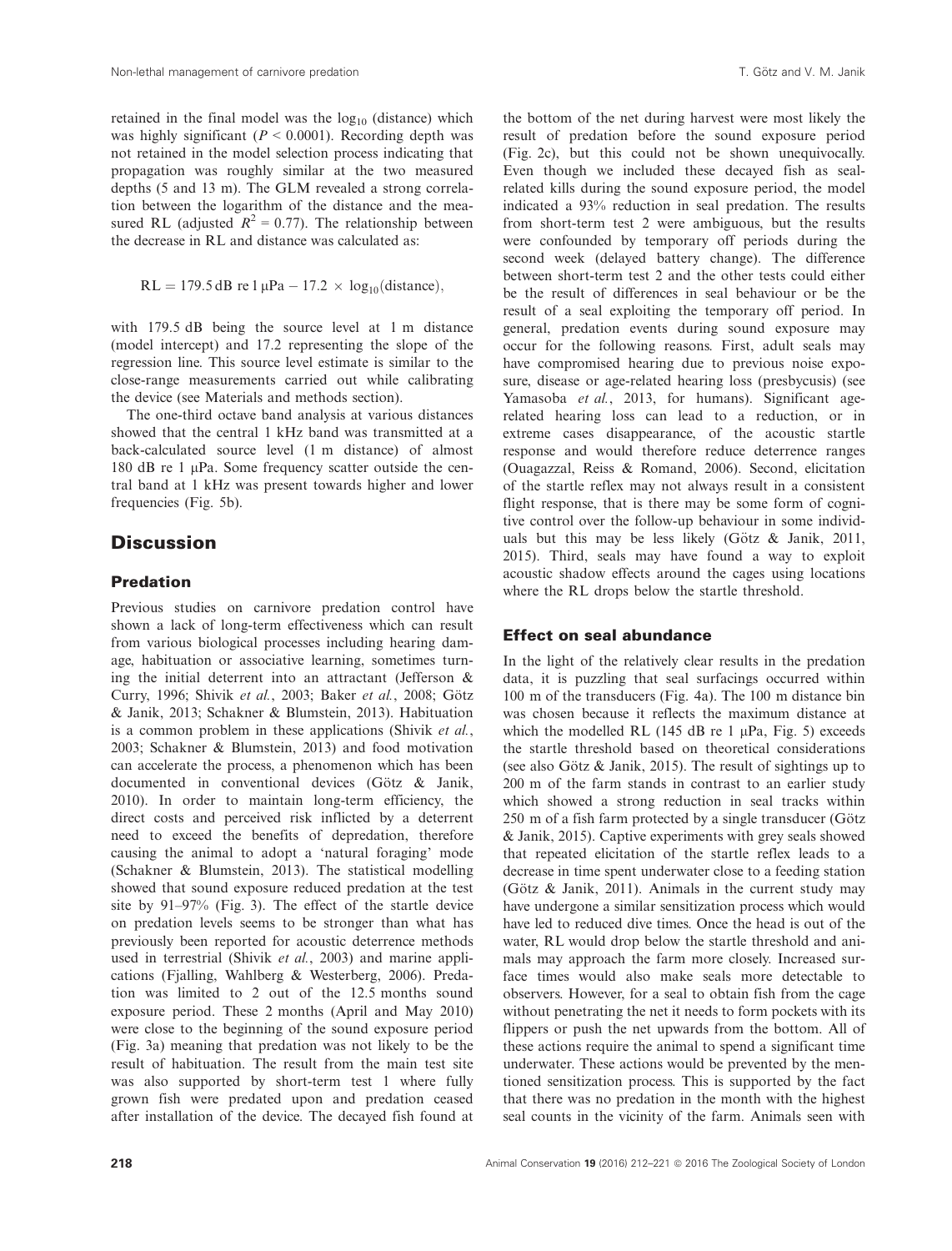the head above the water close to the farm may have experienced a startle response once they dove and consecutively moved further away from the farm.

The highest seals numbers were observed during the moult. A large number of these animals were pups, most likely from a nearby breeding site 3 km from the fish farm (Fig. 1). We often found this haul out to be devoid of seals, except for July to September when 15–30 animals were present. Harbour seal pupping takes place between the end of June and beginning of July and females remain within 2 km of the breeding site during this time (Thompson et al., 1994). Newborn pups can swim from birth, but increase the time they spend in the water during the following 2 weeks (Jorgensen et al., 2001). Female seals begin moulting in early August and spend more time hauled out during this time (Thompson et al., 1989). Since newborn pups do not moult during their first year of life, the adult 'moulting period' coincides with the time when pups begin to increase their ranging patterns. The high number of juvenile seals observed around the farm may be the result of pups exploring this area (Fig. 4a). However, as stated above, this high abundance of seals at the surface did not coincide with increased depredation.

## Target specificity of the deterrence method

Conservation concerns have been raised regarding acoustic harassment or deterrent devices commonly used on fish farms. These devices seem to cause large-scale habitat exclusion in non-target species, namely odontocetes with good high-frequency hearing (Morton & Symonds, 2002). Thus, it is important to take the acoustic acuity of affected animals into account when designing repellents (Treves, Wallace & White, 2009; Götz & Janik, 2013). The method presented in our study used an autonomous reflex to selectively inflict startle responses in the target species but not in the non-target species by choosing a frequency band where target species are more sensitive (Götz & Janik, 2013, 2015). We found that porpoise abundance around the fish farm was unaffected by sound exposure (Fig. 4a), a result that is consistent with an earlier study testing shorter exposure periods (Götz  $\&$  Janik, 2015). The 1/3 octave band analysis at 20 m distance showed that the central band at 1 kHz exceeded the auditory threshold of a seal by 98 dB (sensation level), while none of the 1/3 octave bands exceeded the hearing threshold of a porpoise by more than 72 dB (Fig. 5b, see Kastelein et al., 2002, 2009, for audiograms). The latter sensation level would typically be insufficient for eliciting significant startle responses in mammals (Ouagazzal et al., 2006). The low-frequency components of the signal measured at 20 m distance did not significantly exceed the detection threshold of the farmed fish (see Hawkins & Johnstone, 1978, for audiogram). In previous studies harbour porpoises have been shown to respond to sounds at a relatively low RL at frequencies between 8 and 80 kHz (Johnston, 2002; Kastelein et al., 2005; Brandt et al., 2013). Since harbour porpoises did not respond to

our playbacks, we feel confident that results would be similar with other *odontocete* species, such as bottlenose dolphins Tursiops truncatus or long-finned pilot whales Globicephala melas, which have a broadly similar hearing sensitivity to harbour porpoises but generally seem to tolerate noise much better (Cox et al., 2004; Antunes et al., 2014). We also observed European otters near the fish farm. While no hearing data are available for this species, American sea otters Enhydra lutris have less sensitive underwater hearing than most pinnipeds (Ghoul & Reichmuth, 2013). If European otter hearing is similar, one would not expect deterrent ranges to exceed those in pinnipeds. A detailed discussion on potential effects of the signals used in our study on mammals, fish and invertebrates has been provided elsewhere (Supporting Information Appendix S2 in Götz  $\&$  Janik, 2015) and showed that adverse effects are unlikely. In conclusion, target-specific deterrence can be achieved by exploiting taxon-specific differences in hearing abilities and these principles could also be used in terrestrial applications.

# Implications for managing carnivore populations

Carnivore predation causes a variety of direct and hidden costs (Barua, Bhagwat & Jadhav, 2013) and requires management solutions. The startle reflex is an evolutionarily ancient reflex arc which is conserved in all mammals studied (Yeomans et al., 2002). The method tested in our study holds the potential to address human–wildlife interactions in a variety of different terrestrial and marine applications and species. The most direct conservation benefits are (1) removing the need for population control or lethal takes which have in some cases been shown to be responsible for population declines (Thompson et al., 2007) or cause additional strain on declining populations (Lonergan et al., 2007), (2) finding solutions in situations where population control is ineffective (Graham et al., 2005), (3) mitigate the risk of secondary ecosystem effects as the result of predator decline (Terborgh et al., 2001). In addition, noise pollution can be significantly reduced by using duty cycles which are at least one order of magnitude lower than in conventional devices (Götz  $\&$  Janik, 2013). Target specificity can be achieved by choosing a frequency band where hearing sensitivity in target species is higher than in non-target species. Deterrence zones can be limited to an area where the RL exceeds the startle threshold enabling managers to create defined exclusion zones without affecting the wider environment. This method has also promise to deter animals from areas of potential harm, such as tidal turbines in marine mammals or wind turbines in bats.

# Acknowledgements

We thank the Scottish Government (Marine Scotland) for funding this study. We also thank all farm staff and site managers for having made this study possible and for their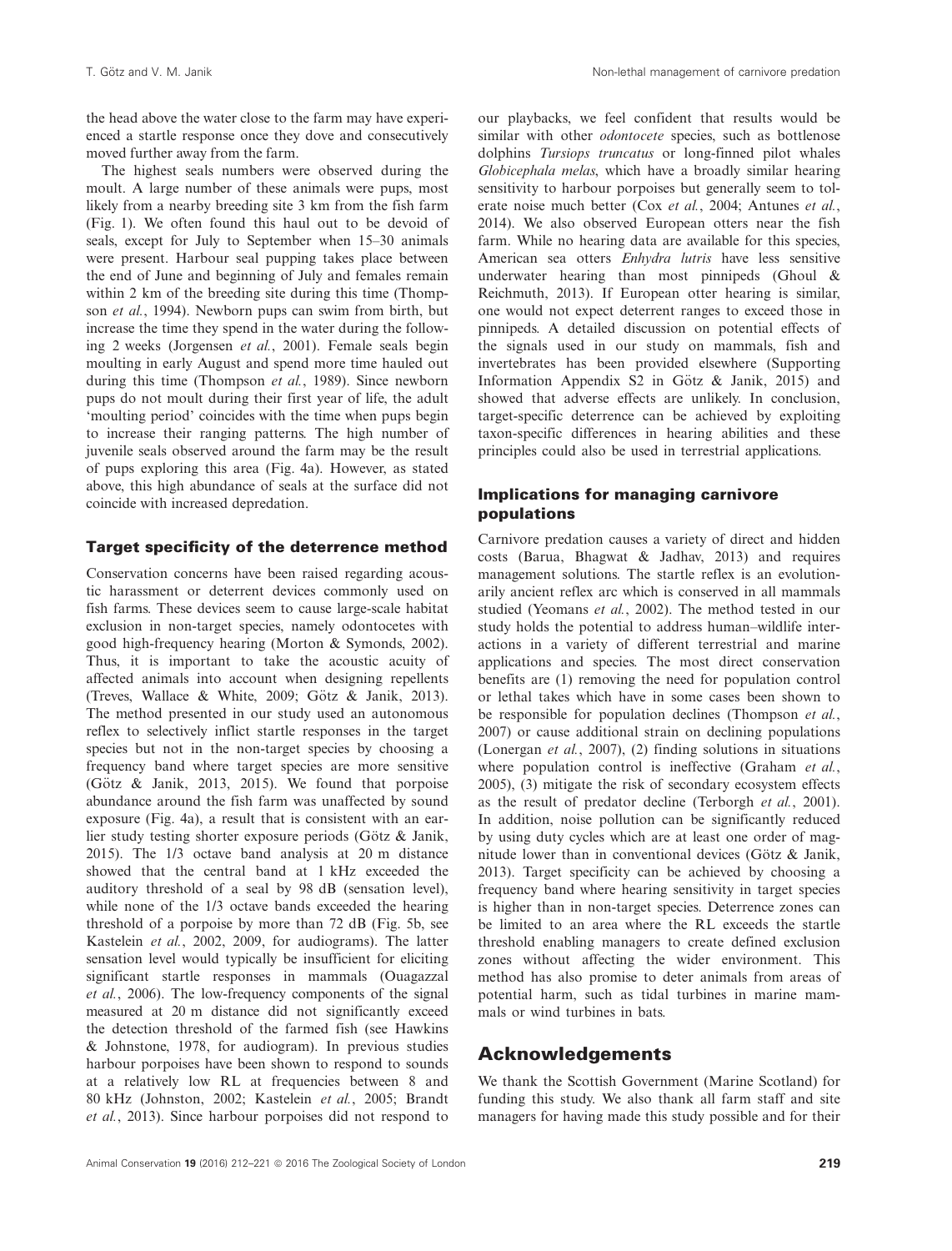help with collecting the predation data and filling in questionnaires. Many thanks to Mick Wu for statistical advice and Simon Moss, Stephanie King, Livio Favaro, Pete Buchanan, Amy Boaden, Emma Whittington and Annika Samnee for the help during the preparation and field work of this study.

# Conflict of interest

The authors have patent protection for the method described in this paper. The authors also hold a small share in a spin-out company (Genuswave Ltd) that produces ADDs. VMJ is on the board of directors of Genuswave Ltd. Genuswave Ltd did not provide any funds in support of this study and was not involved in the study.

# References

- Antunes, R., Kvadsheim, P.H., Lam, F.P.A., Tyack, P.L., Thomas, L., Wensveen, P.J. & Miller, P.J.O. (2014). High thresholds for avoidance of sonar by free-ranging longfinned pilot whales (Globicephala melas). Mar. Pollut. Bull. 83, 165–180.
- Au, W.W.L. (1993). The sonar of dolphins. New York, Berlin, Heidelberg: Springer-Verlag.
- Baker, P.J., Boitani, L., Harris, S., Saunders, G. & White, P.C.L. (2008). Terrestrial carnivores and human food production: impact and management. Mammal Rev. 38, 123–166.
- Barua, M., Bhagwat, S.A. & Jadhav, S. (2013). The hidden dimensions of human-wildlife conflict: health impacts, opportunity and transaction costs. Biol. Conserv. 157, 309–316.
- Bolker, B.M., Brooks, M.E., Clark, C.J., Geange, S.W., Poulsen, J.R., Stevens, M.H.H. & White, J.-S.S. (2009). Generalized linear mixed models: a practical guide for ecology and evolution. Trends Ecol. Evol. 24, 127–135.
- Bomford, M. & Obrien, P.H. (1990). Sonic deterrents in animal damage control – a review of device tests and effectiveness. Wildl. Soc. Bull. 18, 411–422.
- Boyd, I.L., Frisk, G., Urban, E., Tyack, P., Ausubel, J., Seeyave, S., Cato, D., Southall, B., Weise, M., Andrew, R., Akamatsu, T., Dekeling, R., Erbe, C., Farmer, D., Gentry, R., Gross, T., Hawkins, A., Fengua, L., Metcalf, K., Miller, J.H., Moretti, D., Rodrigo, C. & Shinke, T. (2011). An international quiet ocean experiment. Oceanography 24, 174–181.
- Brandt, M.J., Hoschle, C., Diederichs, A., Betke, K., Matuschek, R. & Nehls, G. (2013). Seal scarers as a tool to deter harbour porpoises from offshore construction sites. Mar. Ecol. Prog. Ser. 475, 291–302.

Campbell, B.A. & Bloom, J.M. (1965). Relative aversiveness of noise and shock. J. Comp. Physiol. Psychol. 60, 440–442.

Cox, T.M., Read, A.J., Swanner, D., Urian, K. & Waples, D. (2004). Behavioral responses of bottlenose dolphins,

Tursiops truncatus, to gillnets and acoustic alarms. Biol. Conserv. 115, 203–212.

- Fjalling, A., Wahlberg, M. & Westerberg, H. (2006). Acoustic harassment devices reduce seal interaction in the baltic salmon-trap, net fishery. ICES J. Mar. Sci. 63, 1751–1758.
- Ghoul, A. & Reichmuth, C. (2013). Psychophysical studies of hearing in sea otters (Enhydra lutris). J. Acoust. Soc. Am. 134, 4210.
- Götz, T. & Janik, V.M.  $(2010)$ . Aversiveness of sound in phocid seals: psycho-physiological factors, learning processes and motivation. J. Exp. Biol. 213, 1536–1548.
- Götz, T. & Janik, V.M. (2011). Repeated elicitation of the acoustic startle reflex leads to sensitisation in subsequent avoidance behaviour and induces fear conditioning. BMC Neurosci. 12, 30.
- Götz, T. & Janik, V.M. (2013). Acoustic deterrent devices to prevent pinniped depredation: efficiency, conservation concerns and possible solutions. Mar. Ecol. Prog. Ser. 492, 285–302.
- Götz, T. & Janik, V.M. (2015). Target-specific acoustic predator deterrence in the marine environment. Anim. Conserv. 18, 102–111.
- Graham, K., Beckerman, A.P. & Thirgood, S. (2005). Human-predator-prey conflicts: ecological correlates, prey losses and patterns of management. Biol. Conserv. 122, 159–171.
- Hawkins, A.D. & Johnstone, A.D.F. (1978). The hearing of the Atlantic salmon (Salmo salar). J. Fish Biol. 13, 655–673.
- Jefferson, T.A. & Curry, B.E. (1996). Acoustic methods of reducing or eliminating marine mammal-fishery interactions: do they work? Ocean Coast. Manage. 31,  $41 - 70.$
- Johnston, D.W. (2002). The effect of acoustic harassment devices on harbour porpoises (Phocoena phocoena) in the Bay of Fundy, Canada. Biol. Conserv. 108, 113–118.
- Jorgensen, C., Lydersen, C., Brix, O. & Kovacs, K.M. (2001). Diving development in nursing harbour seal pups. J. Exp. Biol. 204, 3993–4004.
- Kastelein, R.A., Bunskoek, P., Hagedoorn, M., Au, W.W.L. & de Haan, D. (2002). Audiogram of a harbor porpoise (Phocoena phocoena) measured with narrow-band frequency-modulated signals. J. Acoust. Soc. Am. 112, 334–344.
- Kastelein, R.A., Verboom, W.C., Muijsers, M., Jennings, N.V. & van der Heul, S. (2005). The influence of acoustic emissions for underwater data transmission on the behaviour of harbour porpoises (Phocoena phocoena) in a floating pen. Mar. Environ. Res. 59, 287–307.
- Kastelein, R.A., Wensveen, P., Hoek, L. & Terhune, J.M. (2009). Underwater hearing sensitivity of harbor seals (Phoca vitulina) for narrow noise bands between 0.2 and 80 kHz. J. Acoust. Soc. Am. 126, 476–483.
- Landa, A., Gudvangen, K., Swenson, J.E. & Roskaft, E. (1999). Factors associated with wolverine (Gulo gulo)